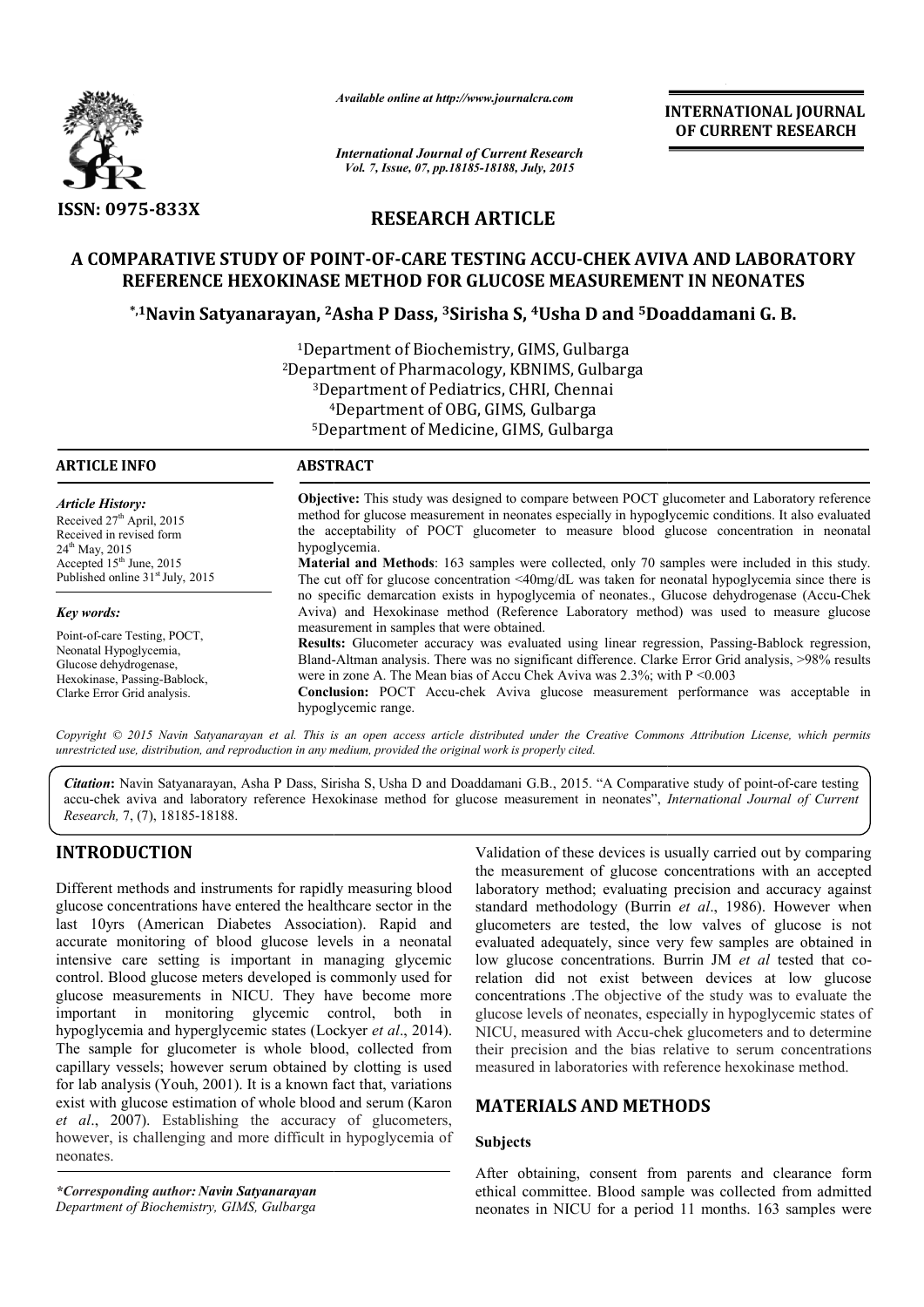collected and only 70 were included to study glucose levels in neonatal hypoglycemia. However, since, there is no fixed low glucose level for neonatal hypoglycemia, due to controversies regarding definitions (Marvin *et al*., 2000). Hence in this study cutoff glucose level of 40mg/dL was considered. Glucose concentration >40mg/dL by lab reference method was excluded from study.

#### Samples

Blood collection was done by a skilled phlebotomist under strict aseptic precautions. Whole capillary blood was collected by Heel puncture method and glucose measurement was done immediately on glucometer, from the first drop of blood. 500 μL of whole blood was then collected from each patient in a BD Microtainer® tube with NaF/Na2-EDTA additive, centrifuged at 3500g for 10 minutes and blood glucose was assayed in plasma on DADE BEHRING Dimension Xpand reference laboratory instrument.

### Chemistry analyzer DADE BEHRING Dimension Xpand

Glucose was assayed with original reagents employing reference method with hexokinase on DADE BEHRING Dimension Xpand . The method is calibrated daily and Bio-Rad control sera Level 1 and level 2 are run on every eight hours or/and after 100 glucose tests. Inter-assay precision studies were performed as recommended by National clinical chemistry laboratory standards (NCCLS) (Tholen *et al*., 2008). The hematocrit levels were also measured and considered.

#### Accu Chek Aviva Glucometer

Accu Chek Aviva Glucometer (Roche Diagnostics, Germany) employs method with glucose-dehydrogenase method. Detection limit range 10mg/dL to 600mg/dl. Instrument is calibrated with supplied controls with instrument (http://www.accessdata.fda.gov/cdrh\_docs/reviews/K101299.p df).

### *Statistical analysis*

Glucose levels obtained from POCT Accu-chek Aviva and reference method were compared for descriptive statistics on SPSS 14.0. P<0.05 was considered statistically significant. Each distribution was examined for normality by Kolmogorov-Smirnov test.

The difference between laboratory hexokinase method and Accu Chek glucose concentrations was tested by paired t-test. Glucometer accuracy was evaluated using four methods and respective commonly used criteria: linear regression, Passing-Bablock regression, Bland-Altman analysis, Error Grid Clarke analysis.

## RESULTS

Kolmogorov-Smirnov test (Figure 1): The maximum difference between the cumulative distributions, D, is: 0.2429 with a corresponding P of: 0.026



Fig. 1. Kolmogorov-Smirnov test

Paired samples t-test (Table 1)

|                            | Accu Check Aviva | Hexokinase method |
|----------------------------|------------------|-------------------|
| Sample size                | 70               | 70                |
| Arithmetic mean            | 33.9571          | 31.5857           |
| 95% CI for the mean        | 31.25 to 36.65   | 29.99 to 33.17    |
| Variance                   | 128.3894         | 44.4201           |
| Standard deviation         | 11.3309          | 6.6648            |
| Standard error of the mean | 1.3543           | 0.7966            |

Paired samples t-test (Table 2)

| Mean difference                       | $-2.3714$              |
|---------------------------------------|------------------------|
| Standard deviation of mean difference | 6.5368                 |
| Standard error of mean difference     | 0.7813                 |
| 95% CI                                | $-3.9301$ to $-0.8128$ |
| Test statistic t                      | $-3.035$               |
| Degrees of Freedom (DF)               | 69                     |
| Two-tailed probability                | $P = 0.0034$           |

Bias (Table 2)

Bias was assessed by calculating the mean difference  $(\%)$ between the Accu Check device results and results measured with reference method. Measurements did not differ significantly (bias -2.3%,  $P = 0.0034$ ) between Accu Chek and reference method (mean and standard deviation were  $33.95 \pm$ 11.33 and  $31.58 \pm 6.66$  mg/dL respectively).

Linear regression (Figure 2): Coefficient of determination  $R^2$ =0.8048, with acceptable linearity for Accu-chek. P<0.0001



Fig. 2. Linear regression Analysis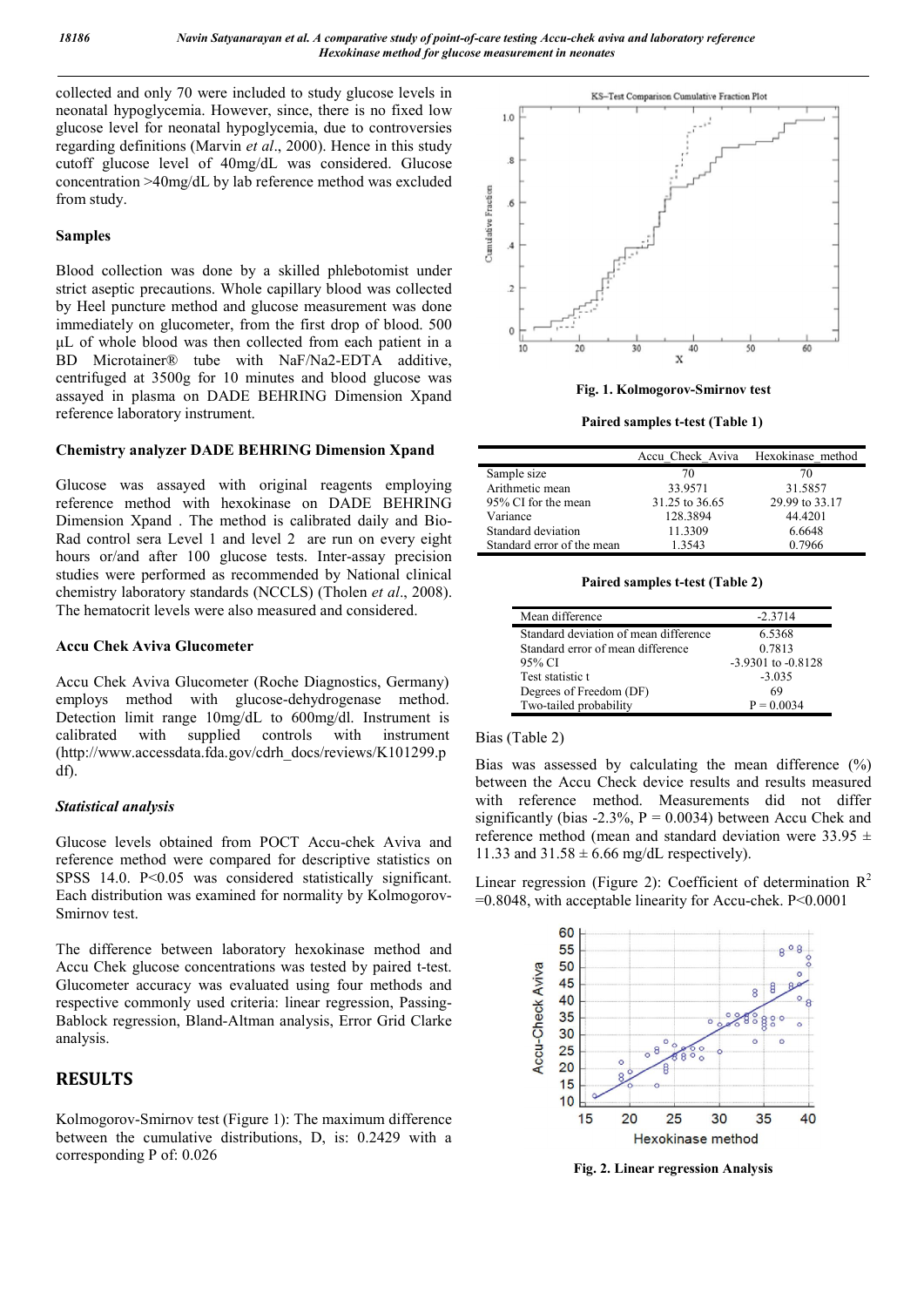Passing-Bablock regression (Figure 3): The regression equation was:  $y = -20.14 + 1.7 x$  and there was no significant deviation from linearity.  $(P=0.03)$ 



Fig.3. Passing-Bablock regression

Bland-Altman analysis (Figure 4)

Horizontal lines were drawn at the mean difference, and the mean difference  $\pm$  1.96 times the standard deviation of the differences (9). The mean difference of the two glucose measurements was 2.37 mg/dL.



Fig. 4. Bland-Altman analysis

Error Grid analysis (Figure 5): Values in zone A and B are considered to be clinically accurate. Values in zone A do not vary by more that 20% from the laboratory reference value. >95% values were found in Zone A



Fig. 5. Clarke Error Grid analysis

## DISCUSSION

The analytical performance of POCT does not match with that of lab reference method, its turnaround (TAT) and amount of sample required adds an advantage to immediately make a decisions in emergency conditions especially in casualty and NICU's(2). Neonatal hypoglycemia, measurement of blood glucose levels in the newborn is important in order to prevent and treat hypoglycemia effectively, therefore reducing the risk of adverse neurological outcomes. Time delay in obtaining accurate result from reference lab method further delays treatment to be started. Instead of placing the patient at potential risk, treatment should be started at the earliest. POCT blood monitoring is key, which provides bridge between the neonates at risk for hypoglycemia and time to get accurate results from the reference lab. Our study was similar to studies done earlier for glucose concentrations by POCT glucometer and laboratory method, which did not find significant difference (Tsao *et al*., 2013).

However, glucose concentrations did not co-relate significantly in the range of 15-20mg/dL and 35-40mg/dL range (figure 1). Considering most of the values in hypoglycemic range and >98 % values falling in zone A of error grid analysis, which holds good to make a clinical decision (Tsao *et al*., 2013). There is small difference in the glucose concentrations of capillary and venous samples which can be neglected to make immediate clinical decision for treatment of hypoglycemia instead awaiting lab results (Kanji *et al*., 2005; Boyd *et al*., 2005). The study results of POCT Accu-Check aviva compared with reference hexokinase method are acceptable. Some limitation of the study being less knowledge of patient O2 saturation, hydration and other existing interfering factors which is difficult to measure with amount of sample that can be drawn in neonates and low sample size which was due to cut off value of <40mg/dL

#### Conclusion

The comparison of POCT glucometer Accu-Chek aviva gives acceptable results when compared hexokinase lab reference method, which can be very helpful in monitoring glucose concentrations in critically ill patients and neonates of hypoglycemic conditions. POCT Glucometers saves decision time for clinician's time to start immediate treatment, instead waiting for highly accurate results from Lab.

#### **REFERENCES**

- American Diabetes Association: Consensus statement on selfmonitoring of blood glucose. *Diabetes Care* 10:95-99, 198
- Bland, J.M, Altman, D.G. 1986. Statistical methods for assessing agreement between two methods of clinical measurement. Lancet;1:307-10.
- Burrin, J.M., Alberti, K.G.M.M. 1986. What is blood glucose: can it be measured? *Diabetic Med* 7:199-206, Southgate HJ, Marks V: Measurement of hypoglycemia by Reflocheck. *Pract Diabetes* 3:206-207,
- http://www.accessdata.fda.gov/cdrh\_docs/reviews/K101299. pdf